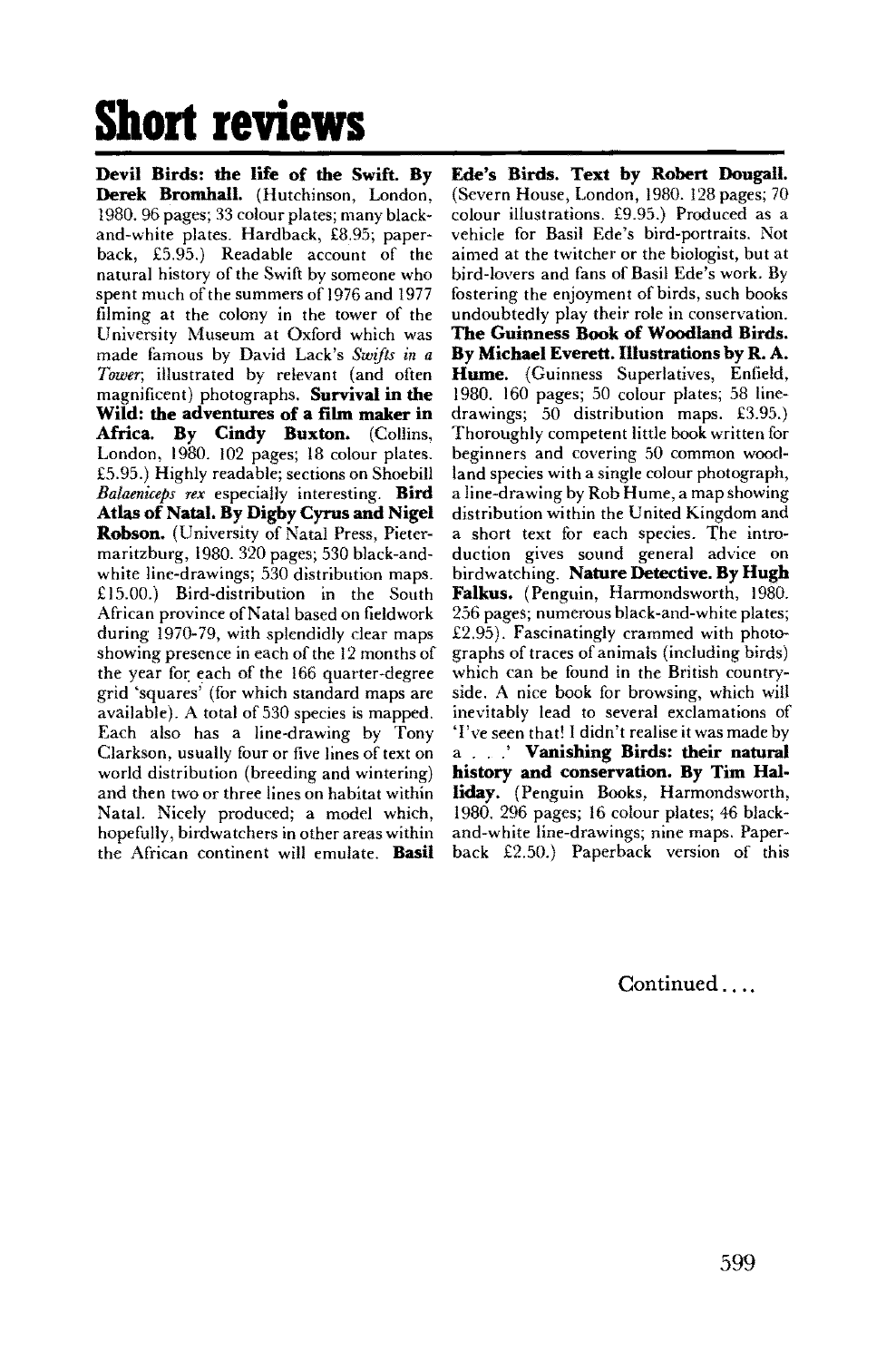excellent book, reviewed previously *(Brit. Birds* 71: 543). **Children of the Wing: a study of Swallows. By Raymond Howe.**  (Moonraker, Bradford-on-Avon, 1980. 68 pages; four colour illustrations, nine blackand-white line-drawings. £4.95) Story book for, perhaps, the eight- to 12-year-old. At one stage 'Ariel', the 'daughter of "Cumulus" and "Cirrus"', was caught in a mist-net and 'endured the agony' of examination and ringing . . . **Birds of Mountain Regions. By Lars Jonsson.** (Penguin Nature Guides, Harmondsworth, 1979. 132 pages; many colour illustrations. £1.95) This fourth of the series of five small guides should be purchased by all active birdwatchers: the bird portraits are painted by one of the world's supreme bird artists whose ornithologist's eye catches hot only the essential plumage characteristics and the species' jizz, but also, quite frequently, wholly new or frequently overlooked identification points. The series arrangement (by habitats rather than by systematic sequence) still annoys and the text is not of the same quality or reliability as the paintings (Citrine Wagtails nesting in Scotland, for instance), but this fourth is just as much a 'must' as were the previous three (see reviews in *Brit. Birds* 71: 595-596; 72: 496). **The Hawaiian Goose: an experiment in conservation. By Janet Kear and A. J. Berger.** (T. 8, A. D. Box, California, C. Box, C. Box, C. Box, C. Box, C. Box, C. Box, C. Box, C. Box, C. Box, C. Box, C. Box, C. Box, C. Box, C. Box, C. Box, C. Box, C. Box, C. Box, C. Box, C. Box, C. Box, C. Box, **A. J. Berger.** (T. & A. D. Poyser, Calton, 1980. 156 pages; one colour plate; 24 blackand-white plates; several line-drawings.  $£9.00$ .) A splendidly readable and interesting account of the decline, captive breeding and re-introduction; well illustrated and attractively designed. My only regret is that Branta sandvicensis is referred to as the Nene (which, to me, is a river flowing from Northamptonshire into The Wash and pronounced 'neen') rather than the Ne-ne or the Néné, pronounced 'nay-nay'. Wildfowl-watchers, wildfowl-breeders and conservationists will all welcome this monograph-cum-history of an interesting bird whose fate is still in the balance. **Collins Bird Guide: a photo**graphic guide to the birds of Britain and Europe. By Stuart Keith and John Gooders. (Collins, London, 1980. 764 pages; 613 colour plates; over 400 range maps.  $£5.95.)$  All the photographs are at the front and all the text at the back. Many of the photographs would be useful for reference, but some reproduction is mediocre and the colours are sometimes garish, which could be very misleading to a beginner; other plates are excellently reproduced. Extraordinary

shape (19  $\times$  9<sup>1</sup>/<sub>2</sub>  $\times$  3 cm). Nearly all bird books do good, by encouraging an interest in ornithology, but this one is no substitute for Peterson, Mountfort & Hollom (1974, *A Field Guide to the Birds of Britain and Europe)* or Heinzel, Fitter & Parslow (1972, *The Birds of Britain and Europe with North Africa and the Middle East).* It claims to have 'more than twice as much text as any other standard European field guide', but it is not always helpful and, when difficult identifications are involved, it seems to give up; neither new identification criteria nor advances in technique are apparent. It will be a pity if beginners opt for this rather than for Collins's other very useful field guides. **Rook. By Deborah King.** (Hamish Hamilton, London, 1980. 25 pages; 13 colour illustrations. £3.95.) Biology in 12 stages through the year for the seven- to 11 -yearold, with a page of large print facing an appropriate colour painting. **The Island. By Ronald Lockley.** (Penguin, Harmondsworth, 1980. 176 pages; 10 line-drawings. worth, 1960.  $1/6$  pages, 10 line-drawings. Faperback  $x_1, z_2, y_1$  ine story of K. M. Lockley's 13 years living on Skokholm,<br>Pembrokeshire, Dyfed, entertainingly  $r$ emorokesnire,  $D$ yied, entertainingly written by a naturalist with a natural gift for story telling. **Orielton. By Ronald Lockley.** (Penguin, Harmondsworth, 1980. 364 pages; 12 line-drawings. Paperback  $£1.50$ .) Full of thoughts, facts and reminiscences: a splendid read from a talented pen. **Birdwatching: a Kingfisher leisure** guide. By Steve Madge. (Ward Lock, London 1980. 125 pages; many colour  $photographs$ ; some line-drawings. £2.50.) Novice birdwatchers have a wide choice of books to guide them through their first year or so in ornithology. This one is full of sound advice and will do nothing but good, Gremlins (or non-ornithological designers) have, however, been at work, with the first major colour picture in the book (Great Spotted Woodpeckers) misplaced through  $90^{\circ}$  and some strangely labelled drawings: clearly, an ornithologist should have been allowed to check page-proofs before publication. **Cage and Aviary** Birds. By Richard Mark Martin. Illustrated by Malcolm Ellis. (Collins, London, 1980. 256 pages; numerous colour illustrations. Hardback  $£6.50$ ; paperback  $£3.95$ .) Although nine of the colour plates are devoted to budgerigars, eight to canaries and 16 to various parrots, there are also colour illustrations of over 200 other cage-birds, many of which could well escape and provide